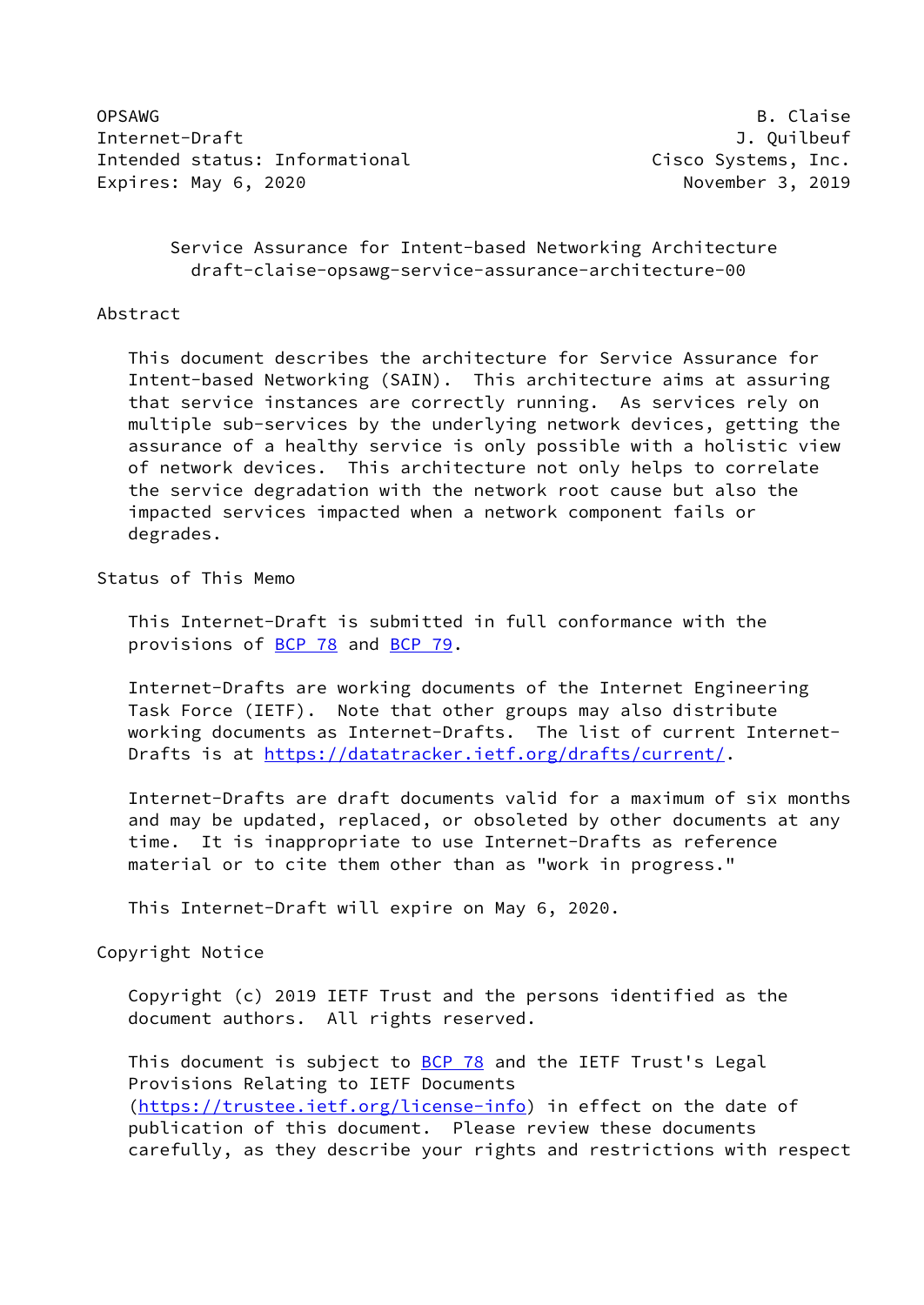<span id="page-1-1"></span>Internet-DraftService Assurance for Intent-based NetworkingNovember 2019

 to this document. Code Components extracted from this document must include Simplified BSD License text as described in Section 4.e of the Trust Legal Provisions and are provided without warranty as described in the Simplified BSD License.

Table of Contents

|                  |                                                           |  |  | $\overline{\phantom{0}}$ 2 |
|------------------|-----------------------------------------------------------|--|--|----------------------------|
| 2.               |                                                           |  |  | $\overline{4}$             |
| 3.               |                                                           |  |  | $\overline{5}$             |
|                  | 3.1. Decomposing a Service Instance Configuration into an |  |  |                            |
|                  |                                                           |  |  | $\mathbf{Z}$               |
| 3.2.             | Intent and Assurance Tree $\frac{9}{2}$                   |  |  |                            |
|                  |                                                           |  |  | $\frac{9}{2}$              |
| 3.4.             | Building the Expression Tree from the Assurance Tree      |  |  | 10                         |
| 3.5.             | Building the Expression from a Subservice $\dots$         |  |  | 10                         |
| 3.6.             | Open Interfaces with YANG Modules                         |  |  | 10                         |
| $\overline{4}$ . |                                                           |  |  | 11                         |
| 5.               |                                                           |  |  | 11                         |
| 6.               |                                                           |  |  | 11                         |
| 7.               |                                                           |  |  | 11                         |
| 7.1.             | Normative References 11                                   |  |  |                            |
| 7.2.             | Informative References 11                                 |  |  |                            |
|                  | Appendix A. Changes between revisions 12                  |  |  |                            |
|                  |                                                           |  |  |                            |
|                  |                                                           |  |  |                            |

<span id="page-1-0"></span>[1](#page-1-0). Terminology

 The key words "MUST", "MUST NOT", "REQUIRED", "SHALL", "SHALL NOT", "SHOULD", "SHOULD NOT", "RECOMMENDED", "NOT RECOMMENDED", "MAY", and "OPTIONAL" in this document are to be interpreted as described in [BCP](https://datatracker.ietf.org/doc/pdf/bcp14) [14](https://datatracker.ietf.org/doc/pdf/bcp14) [[RFC2119\]](https://datatracker.ietf.org/doc/pdf/rfc2119) [\[RFC8174](https://datatracker.ietf.org/doc/pdf/rfc8174)] when, and only when, they appear in all capitals, as shown here.

 Agent (SAIN Agent): Component that communicates with a device, a set of devices, or another agent to build an expression tree from a received assurance tree and perform the corresponding computation.

 Assurance Tree: DAG representing the assurance case for one or several service instances. The nodes are the service instances themselves and the subservices, the edges indicate a dependency relations.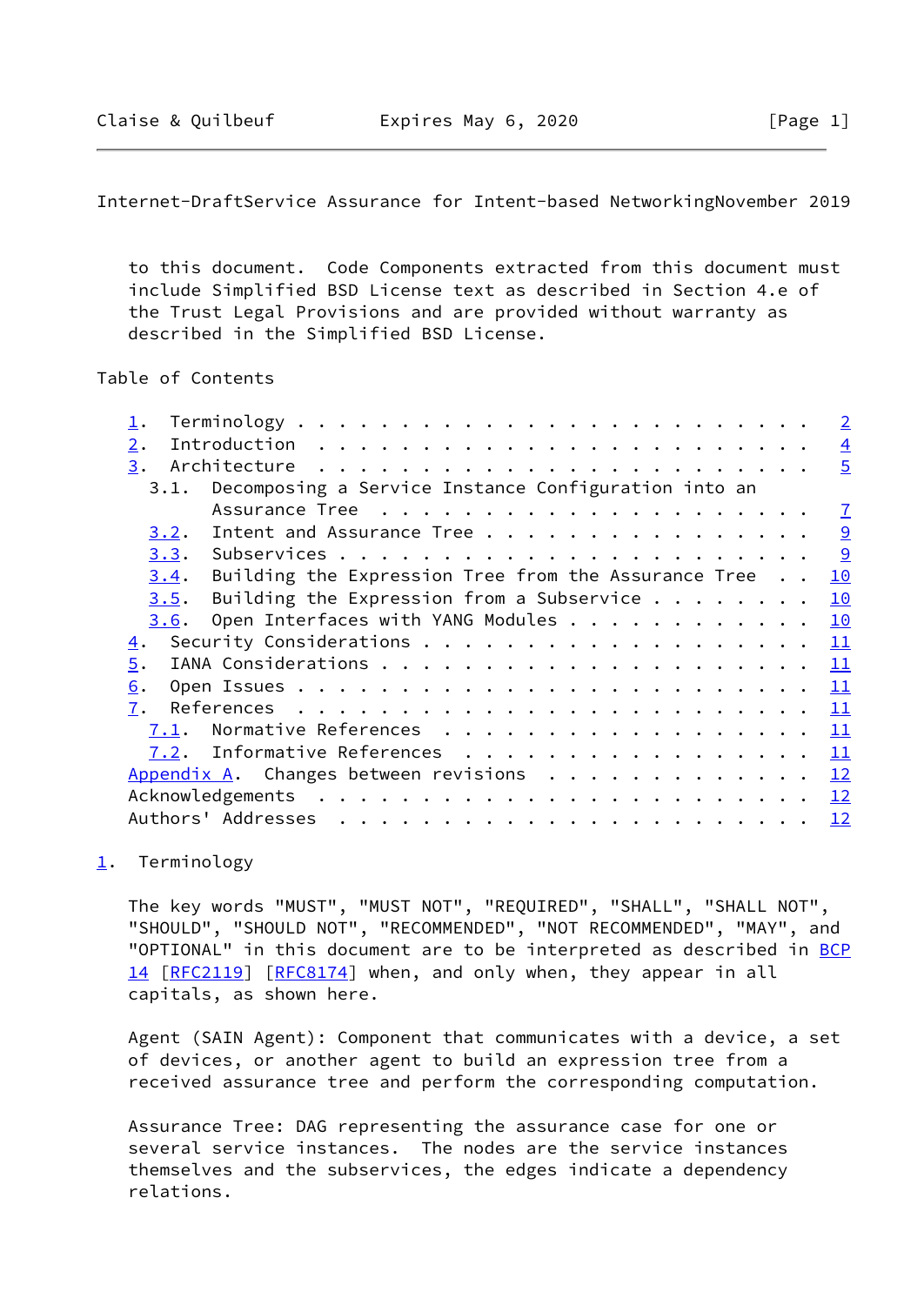Collector (SAIN collector): Component that fetches the computer consumable output of the agent(s) and displays it in a user friendly form or process it locally.

|  | Claise & Quilbeuf | Expires May 6, 2020 |  | [Page 2] |  |
|--|-------------------|---------------------|--|----------|--|
|  |                   |                     |  |          |  |

Internet-DraftService Assurance for Intent-based NetworkingNovember 2019

DAG: Directed Acyclic Graph.

ECMP: Equal Cost Multiple Paths

 Expression Tree: Generic term for a DAG representing a computation in SAIN. More specific terms are:

- o Subservice Expressions: expression tree representing all the computations to execute for a subservice.
- o Service Expressions: expression tree representing all the computations to execute for a service instance, i.e. including the computations for all dependent subservices.
- o Global Computation Forest: expression tree representing all the computations to execute for all services instances in an instance of SAIN (i.e. all computations performed within an instance of SAIN).

 Impacting Dependency: Type of dependency in the assurance tree. The status of the dependency is completely taken into account by the dependent service instance or subservice.

 Informational Dependency: Type of dependency in the assurance tree. Only the symptoms (i.e. for informational reasons) are taken into account in the dependent service instance or subservice. In particular, the score is not taken into account.

Metric: Information retrieved from a network device.

 Metric Engine: Maps metrics to a list of candidate metric implementations depending on the target model.

 Metric Implementation: Actual way of retrieving a metric from a device.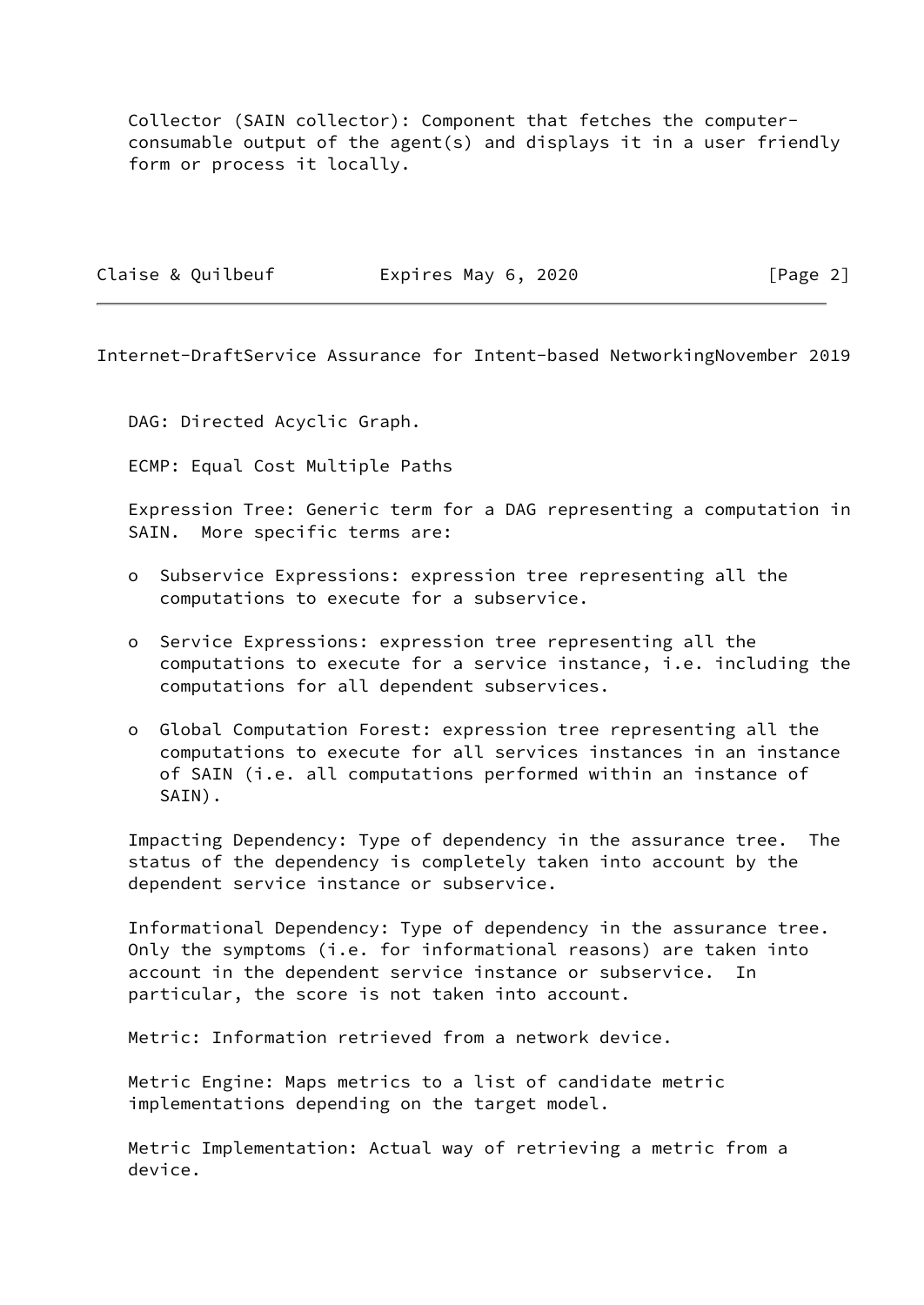Network Service YANG Module: describes the characteristics of service, as agreed upon with consumers of that service [\[RFC8199](https://datatracker.ietf.org/doc/pdf/rfc8199)].

Service Instance: A specific instance of a service.

 Orchestrator (SAIN Orchestrator): Component of SAIN in charge of fetching the configuration specific to each service instance and converting it into an assurance tree.

 Health status: Score and symptoms indicating whether a service instance or a subservice is heathy. A non-maximal score MUST always be explained by one or more symptoms.

| Claise & Quilbeuf | Expires May 6, 2020 | [Page 3] |
|-------------------|---------------------|----------|
|-------------------|---------------------|----------|

<span id="page-3-1"></span>Internet-DraftService Assurance for Intent-based NetworkingNovember 2019

 Subservice: Part of an assurance tree that assures a specific feature or subpart of the network system.

 Symptom: Reason explaining why a service instance or a subservice is not completely healthy.

<span id="page-3-0"></span>[2](#page-3-0). Introduction

 Network Service YANG Modules [\[RFC8199](https://datatracker.ietf.org/doc/pdf/rfc8199)] describe the configuration, state data, operations, and notifications of abstract representations of services implemented on one or multiple network elements.

 Quoting [RFC8199](https://datatracker.ietf.org/doc/pdf/rfc8199): "Network Service YANG Modules describe the characteristics of a service, as agreed upon with consumers of that service. That is, a service module does not expose the detailed configuration parameters of all participating network elements and features but describes an abstract model that allows instances of the service to be decomposed into instance data according to the Network Element YANG Modules of the participating network elements. The service-to-element decomposition is a separate process; the details depend on how the network operator chooses to realize the service. For the purpose of this document, the term "orchestrator" is used to describe a system implementing such a process.""

 In other words, orchestrators deploy Network Service YANG Modules through the configuration of Network Element YANG Modules. Network configuration is based on those YANG data models, with protocol/ encoding such as NETCONF/XML [\[RFC6241](https://datatracker.ietf.org/doc/pdf/rfc6241)], RESTCONF/JSON [\[RFC8040](https://datatracker.ietf.org/doc/pdf/rfc8040)], gNMI/gRPC/protobuf, etc. Knowing that a configuration is applied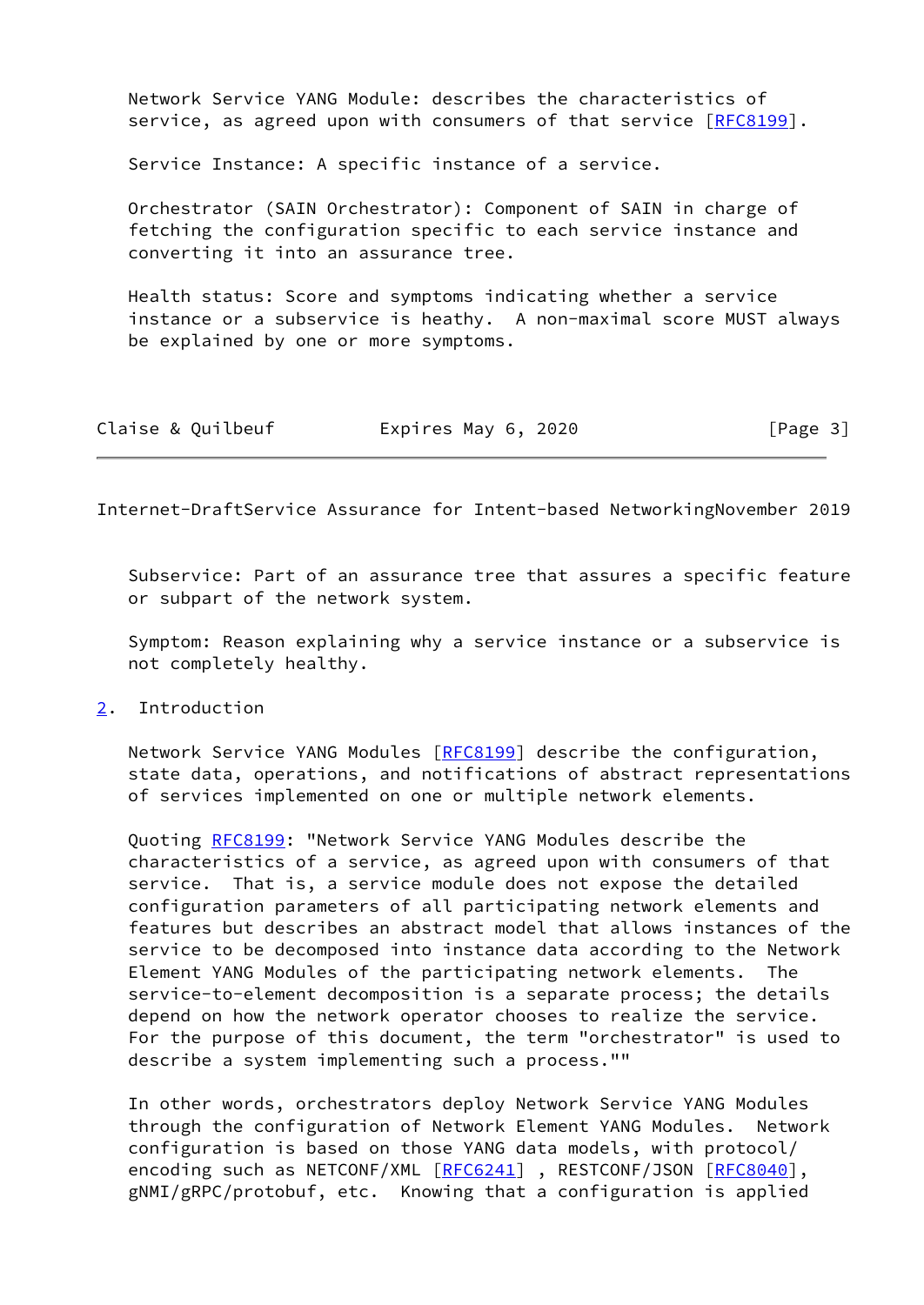doesn't imply that the service is running correctly (for example the service might be degraded because of a failure in the network), the network operator must monitor the service operational data at the same time as the configuration. The industry has been standardizing on telemetry to push network element performance information.

 A network administrator needs to monitor her network and services as a whole, independently of the use cases or the management protocols. With different protocols come different data models, and different ways to model the same type of information. When network administrators deal with multiple protocols, the network management must perform the difficult and time-consuming job of mapping data models: the model used for configuration with the model used for monitoring. This problem is compounded by a large, disparate set of data sources (MIB modules, YANG models [\[RFC7950](https://datatracker.ietf.org/doc/pdf/rfc7950)], IPFIX information elements [\[RFC7011](https://datatracker.ietf.org/doc/pdf/rfc7011)], syslog plain text [[RFC3164](https://datatracker.ietf.org/doc/pdf/rfc3164)], TACACS+ [\[I-D.ietf-opsawg-tacacs](#page-12-2)], RADIUS [\[RFC2138](https://datatracker.ietf.org/doc/pdf/rfc2138)], etc.). In order to avoid this data model mapping, the industry converged on model-driven telemetry to stream the service operational data, reusing the YANG

| Claise & Quilbeuf | Expires May 6, 2020 | [Page 4] |
|-------------------|---------------------|----------|
|-------------------|---------------------|----------|

<span id="page-4-0"></span>Internet-DraftService Assurance for Intent-based NetworkingNovember 2019

 models used for configuration. Model-driven telemetry greatly facilitates the notion of closed-loop automation whereby events from the network drive remediation changes back into the network.

 However, it proves difficult for network operators to correlate the service degradation with the network root cause. For example, why does my L3VPN fail to connect? Why is this specific service slow? The reverse, i.e. which services are impacted when a network component fails or degrades, is even more interesting for the operators. For example, which service(s) is(are) impacted when this specific optic dBM begins to degrade? Which application is impacted by this ECMP imbalance? Is that issue actually impacting any other customers?

 Intent-based approaches are often declarative, starting from a statement of the "The service works correctly" and trying to enforce it. Such approaches are mainly suited for greenfield deployments.

 Instead of approaching intent from a declarative way, this framework focuses on already defined services and tries to infer the meaning of "The service works correctly". To do so, the framework works from an assurance tree, deduced from the service definition and from the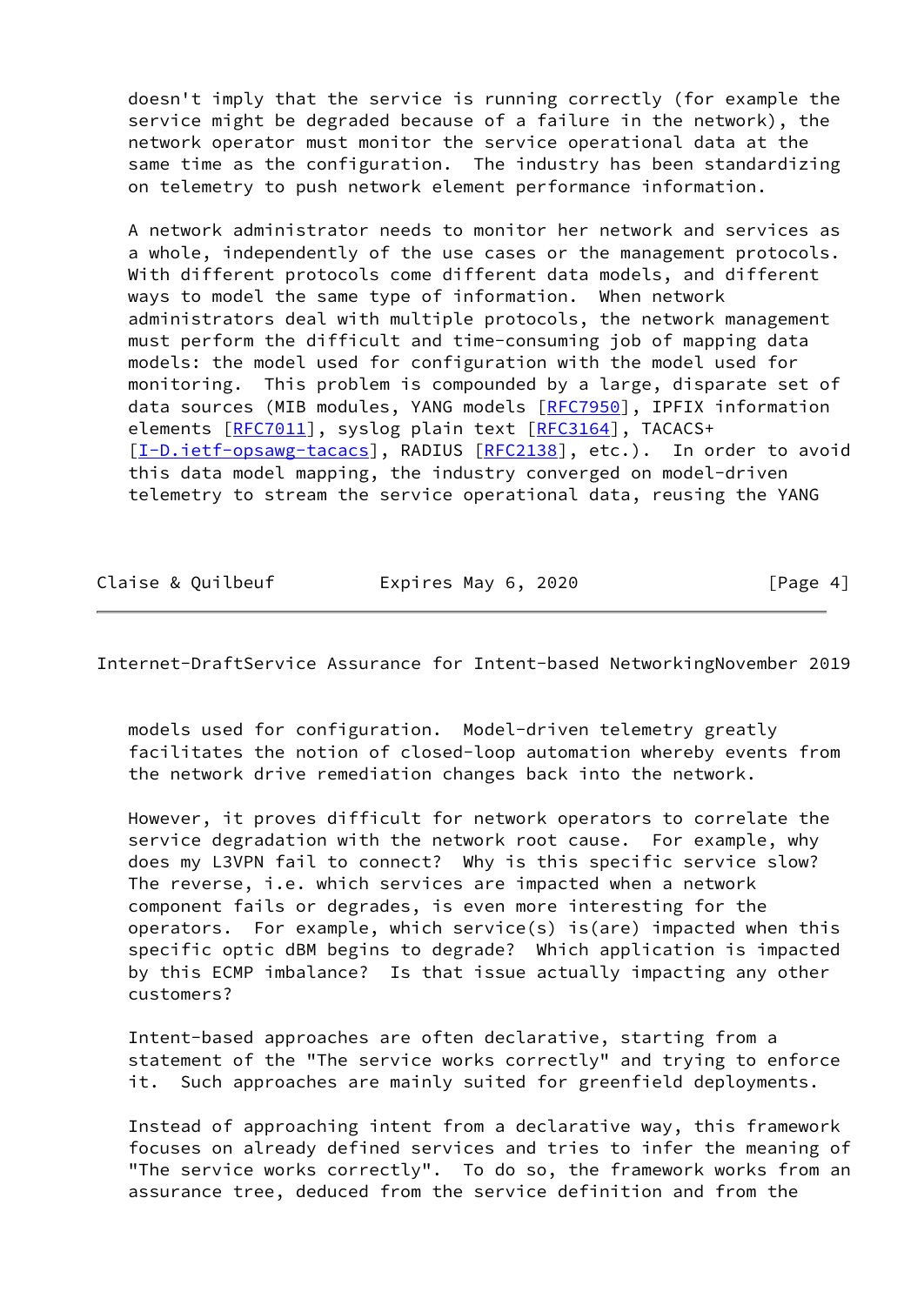network configuration. This assurance tree is decomposed into components, which are then assured independently. The root of the assurance tree represents the service to assure, and its children represent components identified as its direct dependencies; each component can have dependencies as well.

 When a service is degraded, the framework will highlight where in the assurance service tree to look, as opposed to going hop by hop to troubleshoot the issue. Not only can can this framework help to correlate service degradation with network root cause/symptoms, but it can deduce from the assurance tree the number and type of services impacted by a component degradation/failure. This added value informs the operational team where to focus its attention for maximum return.

### <span id="page-5-0"></span>[3](#page-5-0). Architecture

 SAIN aims at assuring that service instances are correctly running. The goal of SAIN is to assure that service instances are operating correctly and if not, to pinpoint what is wrong. More precisely, SAIN computes a score for each service instance and outputs symptoms explaining that score, especially why the score is not maximal. The score augmented with the symptoms is called the health status

 As an example of a service, let us consider a point-to-point L2VPN connection (i.e. pseudowire). Such a service would take as

| Claise & Quilbeuf | Expires May 6, 2020 | [Page 5] |
|-------------------|---------------------|----------|
|-------------------|---------------------|----------|

Internet-DraftService Assurance for Intent-based NetworkingNovember 2019

 parameters the two ends of the connection (device, interface or subinterface, and address of the other end) and configure both devices (and maybe more) so that a L2VPN connection is established between the two devices. Examples of symptoms might be "Interface has high error rate" or "Interface flapping", or "Device almost out of memory".

 The overall architecture of our solution is presented in Figure 1. The assurance tree along some other configuration options is sent to the SAIN agents who are responsible for building the expression tree and computing the statuses in a distributed manner. The collector is in charge of collecting and displaying the current status of the assured service instances.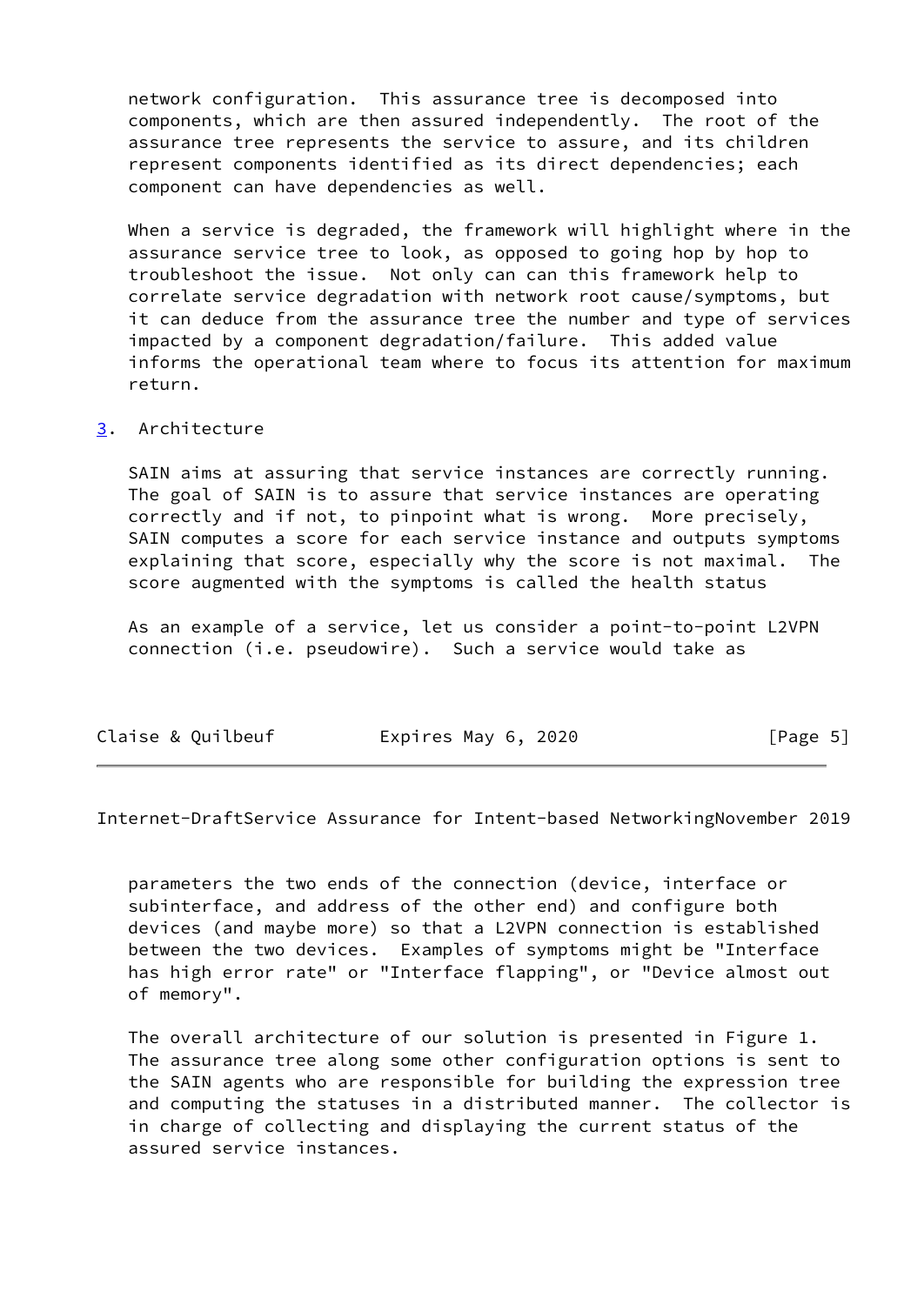

Figure 1: SAIN Architecture

 In order to produce the score assigned to a service instance, the architecture performs the following tasks:

 o Analyze the configuration pushed to the network device(s) for configuring the service instance and decide: which information is

| Claise & Quilbeuf | Expires May 6, 2020 | [Page 6] |
|-------------------|---------------------|----------|
|-------------------|---------------------|----------|

<span id="page-6-0"></span>Internet-DraftService Assurance for Intent-based NetworkingNovember 2019

 needed from the device(s), such a piece of information being called a metric, which operations to apply to the metrics for computing the health status.

- o Stream (via telemetry [\[RFC8641](https://datatracker.ietf.org/doc/pdf/rfc8641)]) operational and config metric values when possible, else continuously fetch.
- o Continuously compute the health status of the service instances,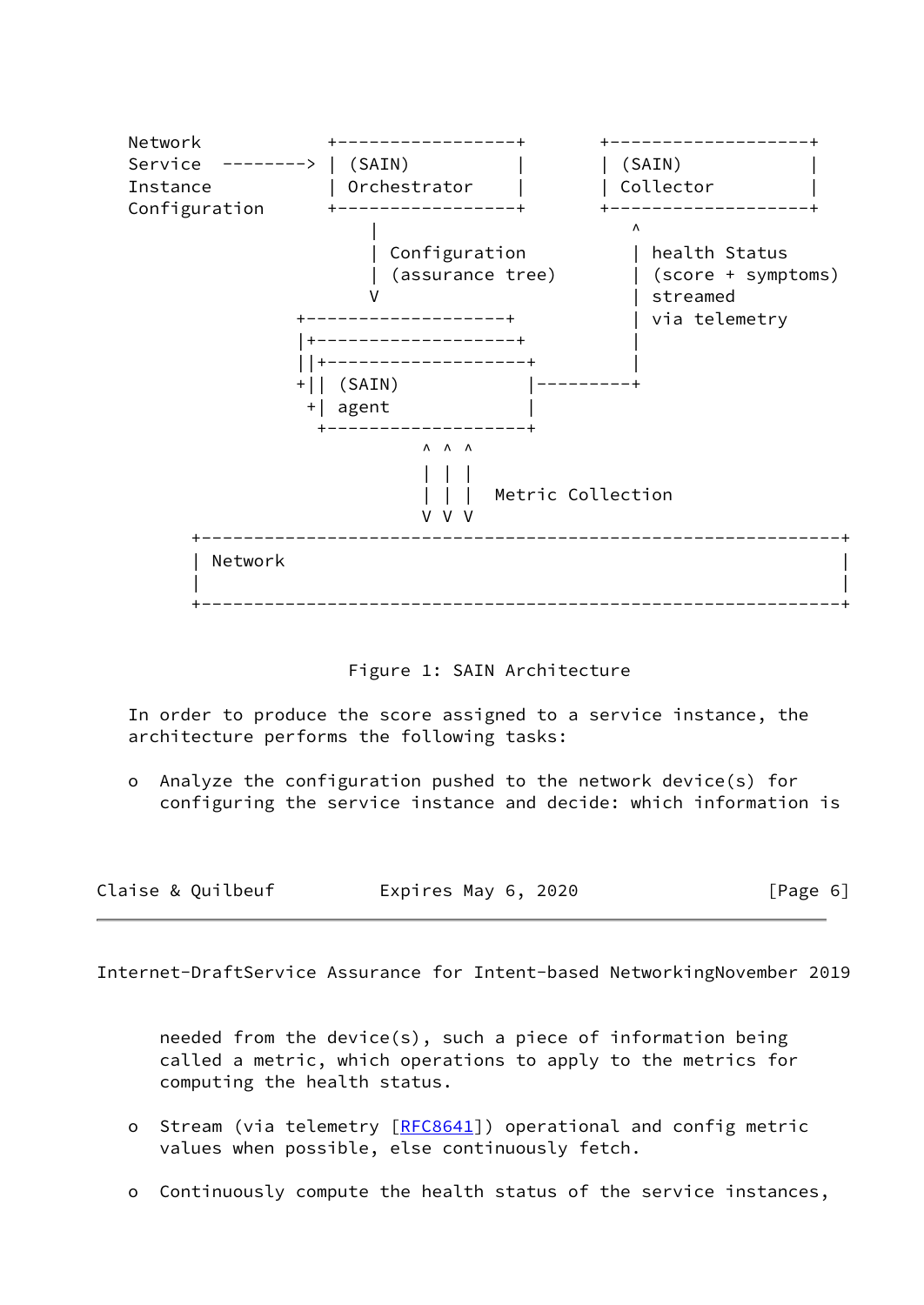based on the metric values.

 As said above, the goal of SAIN is to produce a health status for each service instance to assure, by collecting some metrics and applying operations on them. To meet that goal, the service is decomposed into an assurance tree formed by subservices linked through dependencies. Each subservice is then turned into expressions that are combined according to the dependencies between the subservices in order to obtain the expression tree which details how to fetch the metrics and how to compute the health status for each service instances. The expression tree is then implemented by the SAIN agents. The architecture also exports the health status of each subservice.

<span id="page-7-0"></span>[3.1](#page-7-0). Decomposing a Service Instance Configuration into an Assurance Tree

 In order to structure the assurance of a service instance, the service instance is decomposed into so-called subservices. Each subservice focuses on a specific feature or subpart of the network system.

 The decomposition into subservices is at the heart of this architecture, for the following reasons.

- o The result of this decomposition is the assurance case of a service instance, that can be represented is as a graph (called assurance tree) to the operator.
- o Subservices provide a scope for particular expertise and thereby enable contribution from external experts. For instance, the subservice dealing with the optics health should be reviewed and extended by an expert in optical interfaces.
- o Subservices that are common to several service instances are reused for reducing the amount of computation needed.

 The assurance tree of a service instance is a DAG representing the structure of the assurance case for the service instance. The nodes of this graph are service instances or subservice instances. Each

| Claise & Quilbeuf | Expires May 6, 2020 | [Page 7] |
|-------------------|---------------------|----------|
|-------------------|---------------------|----------|

Internet-DraftService Assurance for Intent-based NetworkingNovember 2019

edge of this graph indicates a dependency between the two nodes at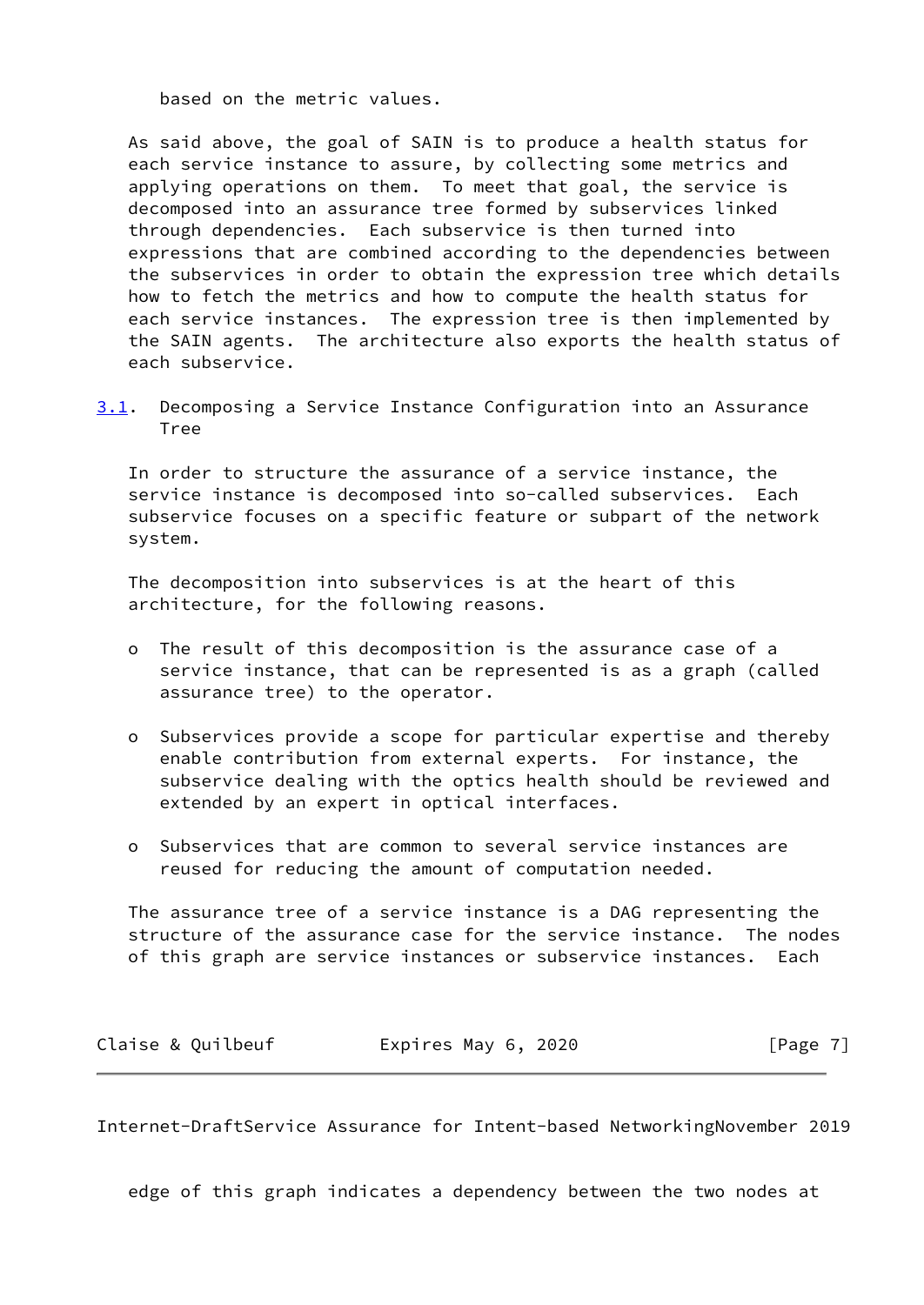its extremities: the service or subservice at the source of the edge depends on the service or subservice at the destination of the edge.

 Figure 2 depicts a simplistic example of the assurance tree for a tunnel service. The node at the top is the service instance, the nodes below are its dependencies. In the example, the tunnel service instance depends on the peer1 and peer2 tunnel interfaces, which in turn depend on the respective physical interfaces, which finally depend on the respective peer1 and peer2 devices. The tunnel service instance also depends on the IP connectivity that depends on the IS- IS routing protocol.



Figure 2: Assurance Tree Example

 Depicting the assurance tree helps the operator to understand (and assert) the decomposition. The assurance tree shall be maintained during normal operation with addition, modification and removal of service instances. A change in the network configuration or topology shall be reflected in the assurance tree. As a first example, a change of routing protocol from IS-IS to OSPF would change the

Claise & Quilbeuf **Expires May 6, 2020** [Page 8]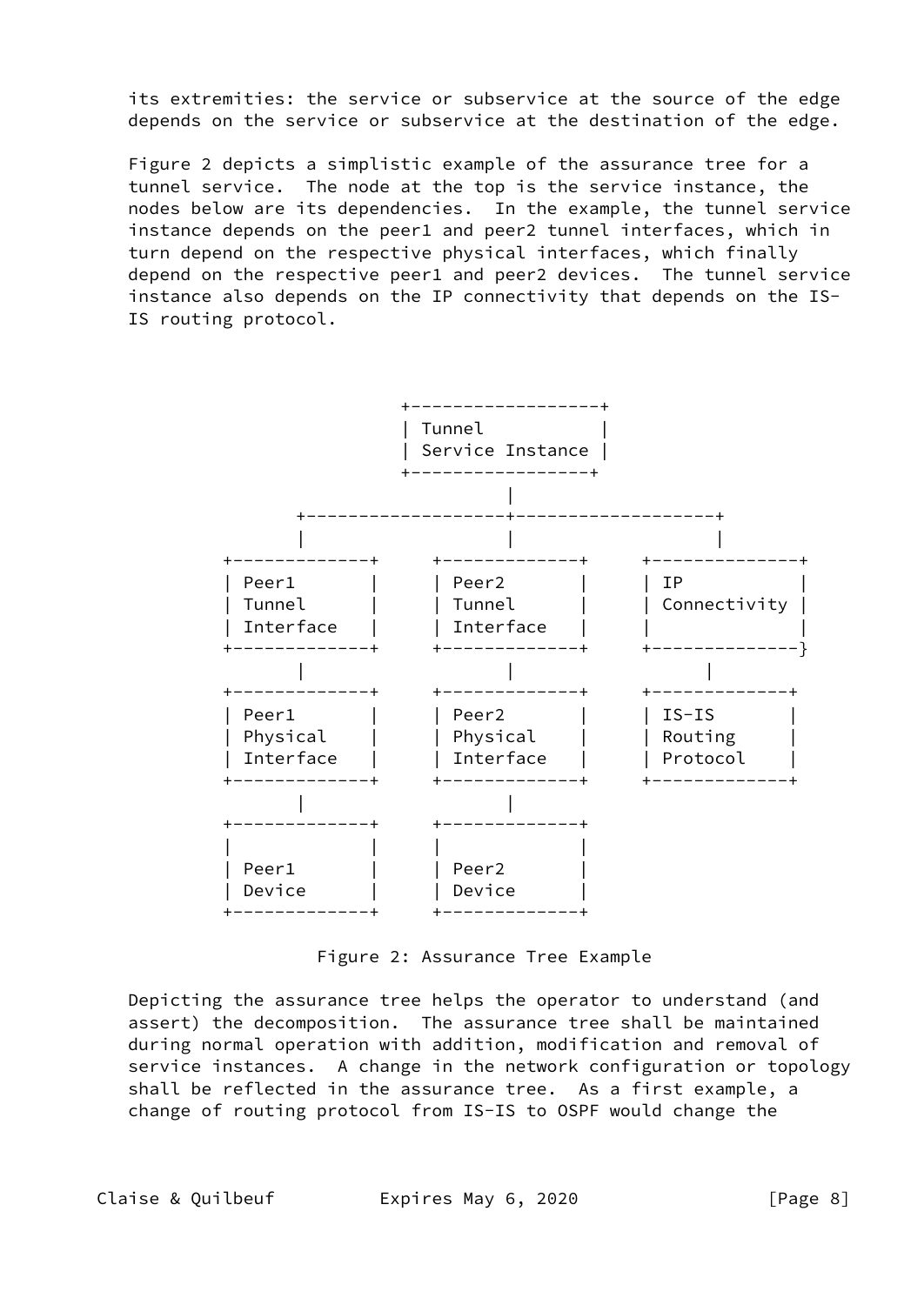<span id="page-9-1"></span>Internet-DraftService Assurance for Intent-based NetworkingNovember 2019

 assurance tree accordingly. As a second example, assuming that ECMP is in place for the source router for that specific tunnel; in that case, multiple interfaces must now be monitored, on top of the monitoring the ECMP health itself.

<span id="page-9-0"></span>[3.2](#page-9-0). Intent and Assurance Tree

 The SAIN orchestrator analyzes the configuration of a service instance to:

- o Try to capture the intent of the service instance, i.e. what is the service instance trying to achieve,
- o Decompose the service instance into subservices representing the network features on which the service instance relies.

 The SAIN orchestrator must be able to analyze configuration from various devices and produce the assurance tree.

 To schematize what a SAIN orchestrator does, assume that the configuration for a service instance touches 2 devices and configure on each device a virtual tunnel interface. Then:

- o Capturing the intent would start by detecting that the service instance is actually a tunnel between the two devices, and stating that this tunnel must be functional. This is the current state of SAIN, however it does not completely capture the intent which might additionally include, for instance, on the latency and bandwidth requirements of this tunnel.
- o Decompose the service instance into subservices is what the assurance tree depicted in Figure 2 does.

 In order for SAIN to be applied, the configuration necessary for each service instance should be identifiable and thus should come from a "service-aware" source. While the figure 1 makes a distinction between the SAIN orchestrator and a different component providing the service instance configuration, in practice those two components are mostly likely combined. The internals of the orchestrator are currently out of scope of this standardization.

## <span id="page-9-2"></span>[3.3](#page-9-2). Subservices

 A subservice corresponds to subpart or a feature of the network system that is needed for a service instance to function properly. In the context of SAIN, subservice is actually a shortcut for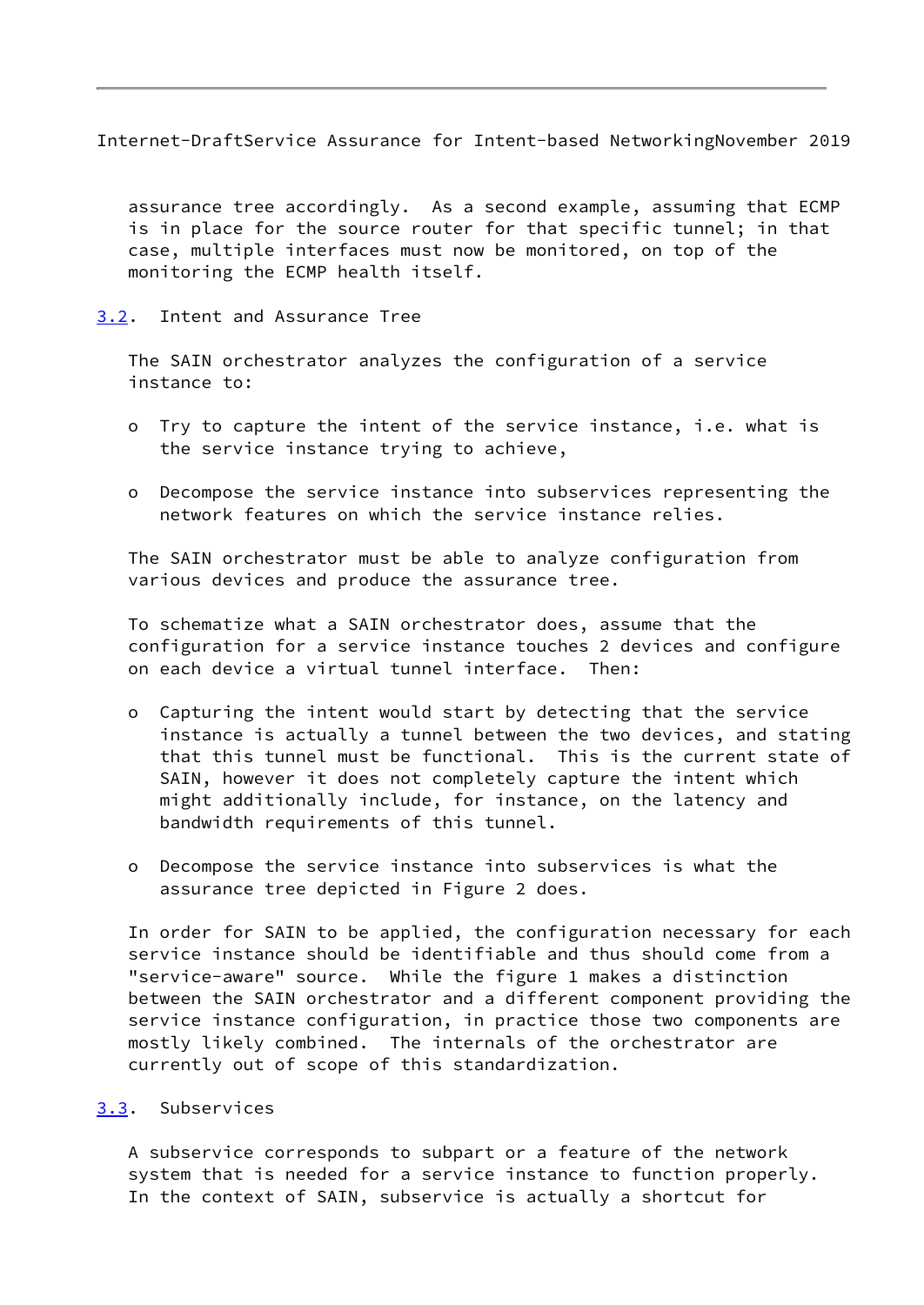subservice assurance, that is the method for assuring that a subservice behaves correctly.

| Claise & Quilbeuf | Expires May 6, 2020 | [Page 9] |
|-------------------|---------------------|----------|
|-------------------|---------------------|----------|

<span id="page-10-1"></span>Internet-DraftService Assurance for Intent-based NetworkingNovember 2019

 A subservice is characterized by a list of metrics to fetch and a list of computations to apply to these metrics in order to produce a health status. Subservices, as services, have high-level parameters which defines which object should be assured.

<span id="page-10-0"></span>[3.4](#page-10-0). Building the Expression Tree from the Assurance Tree

 From the assurance tree is derived a so-called expression tree, which is actually a DAG whose sources are constants or metrics and other nodes are operators. The expression tree encodes all the operations needed to produce heath statuses from the collected metrics.

 Subservices shall be device independent. To justify this, let's consider the interface operational status. Dependending on the device capabilities, this status can be collected by an industry accepted YANG module (IETF, Openconfig), by a vendor-specific YANG module, or even by a MIB module. If the subservice was dependent on the mechanism to collect the operational status, then we would need multiple subservice definitions in order to support all different mechanisms.

 In order to keep subservices independent from metric collection method, or, expressed differently, to support multiple combinations of platforms, OSes, and even vendors, the framework introduces the concept of "metric engine". The metric engine maps each device independent metric used in the subservices to a list of device specific metric implementations that precisely define how to fetch values for that metric. The mapping is parameterized by the characteristics (model, OS version, etc.) of the device from which the metrics are fetched.

### <span id="page-10-2"></span>[3.5](#page-10-2). Building the Expression from a Subservice

 Additionally, to the list of metrics, each subservice defines a list of expressions to apply on the metrics in order to compute the health status of the subservice. The definition or the standardization of those expressions (also known as heuristic) is currently out of scope of this standardization.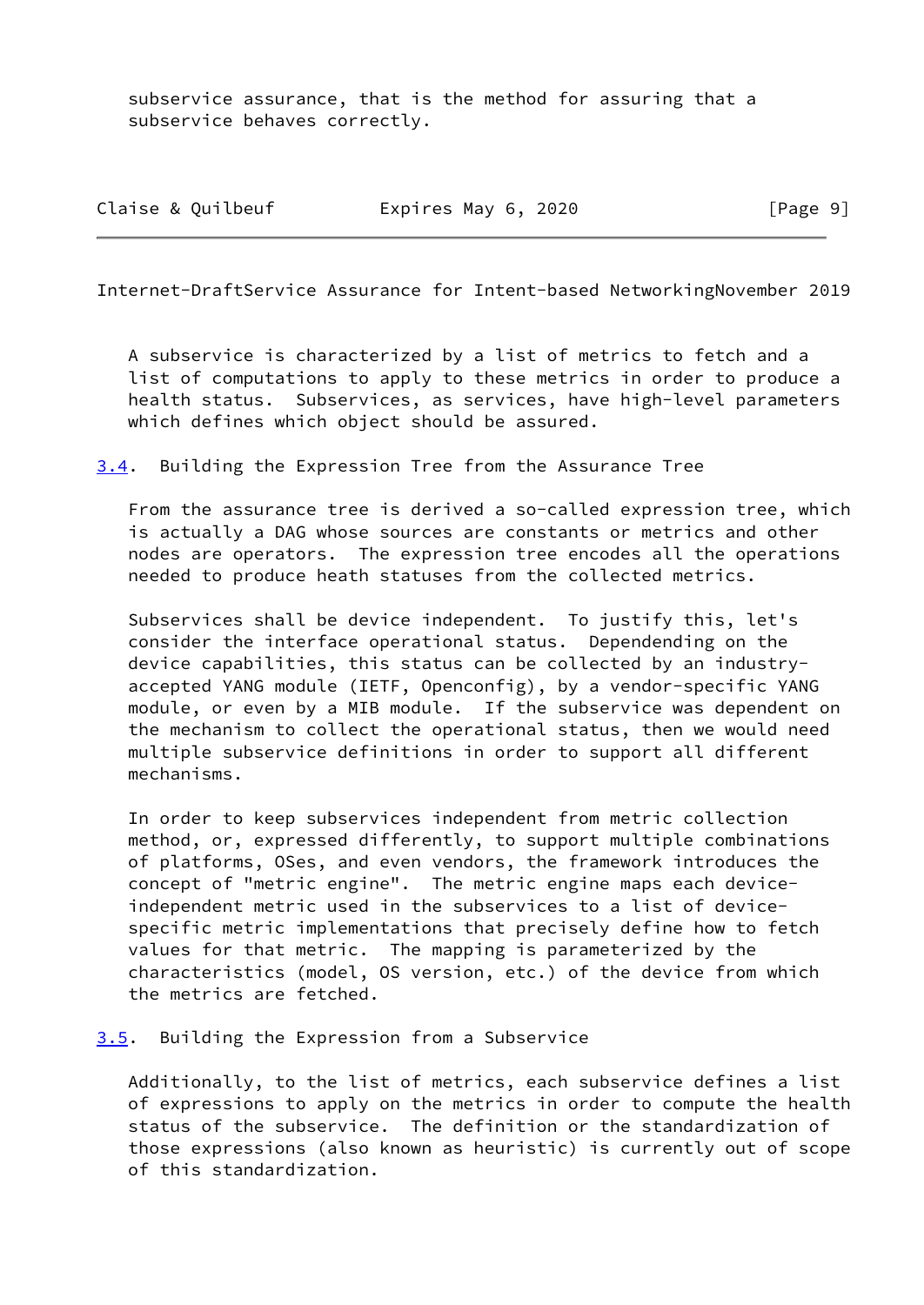# <span id="page-11-0"></span>[3.6](#page-11-0). Open Interfaces with YANG Modules

 The interfaces between the architecture components are open thanks to YANG module(I-D.claise-opsawg-service-assurance-yang) defines objects for assuring network services based on their decomposition into so called subservices, according to the SAIN architecture.

This module is intended for the following use cases:

| Claise & Quilbeuf | Expires May 6, 2020 | [Page 10] |
|-------------------|---------------------|-----------|
|-------------------|---------------------|-----------|

<span id="page-11-2"></span>Internet-DraftService Assurance for Intent-based NetworkingNovember 2019

- o Assurance tree configuration:
	- \* Subservices: configure a set of subservices to assure, by specifying their types and parameters.
	- \* Dependencies: configure the dependencies between the subservices, along with their type.
- o Assurance telemetry: export the health status of the subservices, along with the observed symptoms.
- <span id="page-11-1"></span>[4](#page-11-1). Security Considerations
	- TO BE COMPLETED
- <span id="page-11-3"></span>[5](#page-11-3). IANA Considerations

This document includes no request to IANA.

<span id="page-11-4"></span>[6](#page-11-4). Open Issues

-Security Considerations to be completed

- <span id="page-11-5"></span>[7](#page-11-5). References
- <span id="page-11-6"></span>[7.1](#page-11-6). Normative References

 [RFC2119] Bradner, S., "Key words for use in RFCs to Indicate Requirement Levels", [BCP 14](https://datatracker.ietf.org/doc/pdf/bcp14), [RFC 2119](https://datatracker.ietf.org/doc/pdf/rfc2119), DOI 10.17487/RFC2119, March 1997, <[https://www.rfc-editor.org/info/rfc2119>](https://www.rfc-editor.org/info/rfc2119).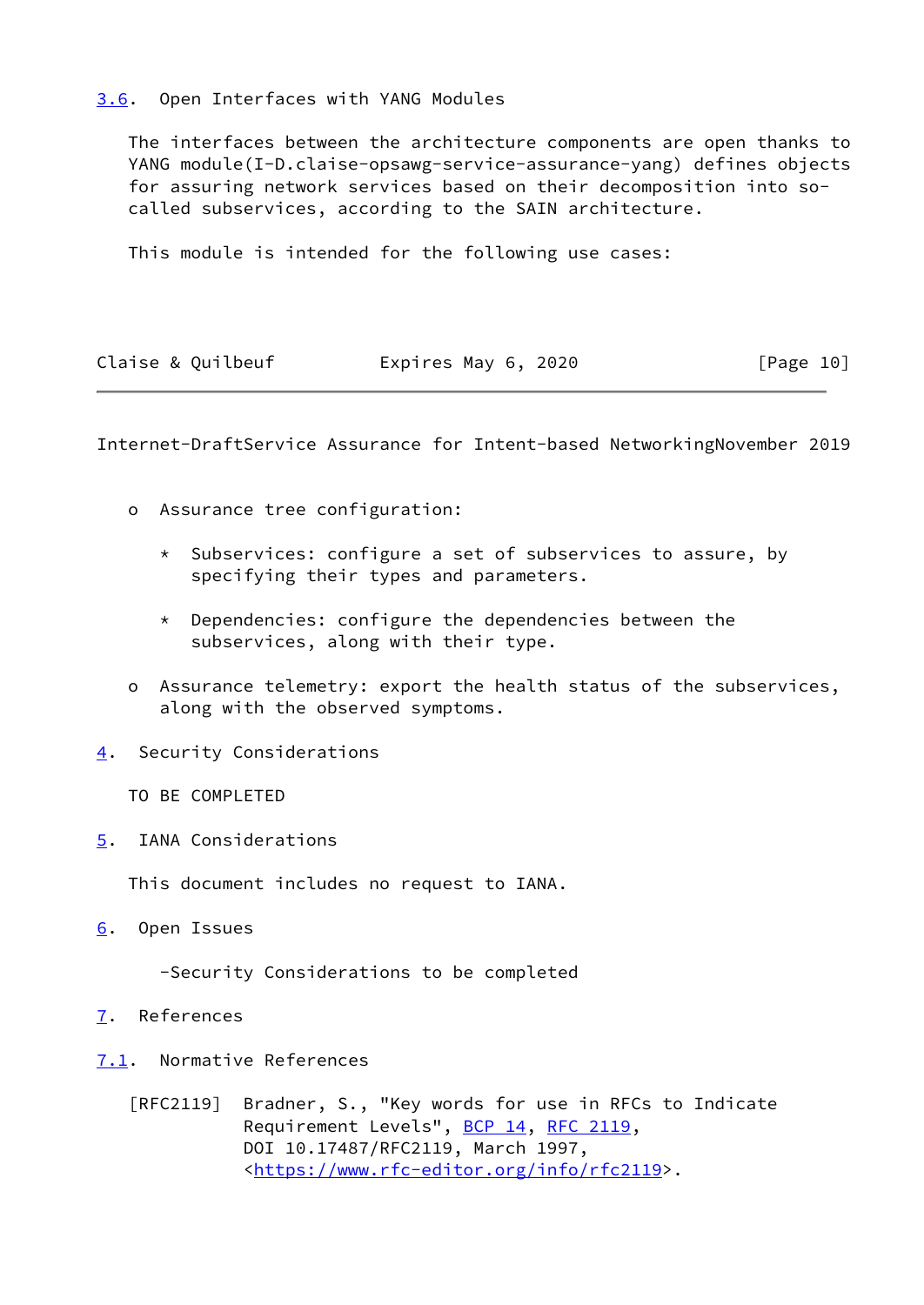[RFC8174] Leiba, B., "Ambiguity of Uppercase vs Lowercase in [RFC](https://datatracker.ietf.org/doc/pdf/rfc2119) [2119](https://datatracker.ietf.org/doc/pdf/rfc2119) Key Words", [BCP 14](https://datatracker.ietf.org/doc/pdf/bcp14), [RFC 8174,](https://datatracker.ietf.org/doc/pdf/rfc8174) DOI 10.17487/RFC8174, May 2017, [<https://www.rfc-editor.org/info/rfc8174](https://www.rfc-editor.org/info/rfc8174)>.

<span id="page-12-0"></span>[7.2](#page-12-0). Informative References

<span id="page-12-2"></span>[I-D.ietf-opsawg-tacacs]

 Dahm, T., Ota, A., dcmgash@cisco.com, d., Carrel, D., and L. Grant, "The TACACS+ Protocol", [draft-ietf-opsawg](https://datatracker.ietf.org/doc/pdf/draft-ietf-opsawg-tacacs-15) [tacacs-15](https://datatracker.ietf.org/doc/pdf/draft-ietf-opsawg-tacacs-15) (work in progress), September 2019.

 [RFC2138] Rigney, C., Rubens, A., Simpson, W., and S. Willens, "Remote Authentication Dial In User Service (RADIUS)", [RFC 2138,](https://datatracker.ietf.org/doc/pdf/rfc2138) DOI 10.17487/RFC2138, April 1997, <[https://www.rfc-editor.org/info/rfc2138>](https://www.rfc-editor.org/info/rfc2138).

Claise & Quilbeuf **Expires May 6, 2020** [Page 11]

<span id="page-12-1"></span>Internet-DraftService Assurance for Intent-based NetworkingNovember 2019

- [RFC3164] Lonvick, C., "The BSD Syslog Protocol", [RFC 3164,](https://datatracker.ietf.org/doc/pdf/rfc3164) DOI 10.17487/RFC3164, August 2001, <[https://www.rfc-editor.org/info/rfc3164>](https://www.rfc-editor.org/info/rfc3164).
- [RFC6241] Enns, R., Ed., Bjorklund, M., Ed., Schoenwaelder, J., Ed., and A. Bierman, Ed., "Network Configuration Protocol (NETCONF)", [RFC 6241,](https://datatracker.ietf.org/doc/pdf/rfc6241) DOI 10.17487/RFC6241, June 2011, <[https://www.rfc-editor.org/info/rfc6241>](https://www.rfc-editor.org/info/rfc6241).
- [RFC7011] Claise, B., Ed., Trammell, B., Ed., and P. Aitken, "Specification of the IP Flow Information Export (IPFIX) Protocol for the Exchange of Flow Information", STD 77, [RFC 7011,](https://datatracker.ietf.org/doc/pdf/rfc7011) DOI 10.17487/RFC7011, September 2013, <[https://www.rfc-editor.org/info/rfc7011>](https://www.rfc-editor.org/info/rfc7011).
- [RFC7950] Bjorklund, M., Ed., "The YANG 1.1 Data Modeling Language", [RFC 7950,](https://datatracker.ietf.org/doc/pdf/rfc7950) DOI 10.17487/RFC7950, August 2016, <[https://www.rfc-editor.org/info/rfc7950>](https://www.rfc-editor.org/info/rfc7950).
- [RFC8040] Bierman, A., Bjorklund, M., and K. Watsen, "RESTCONF Protocol", [RFC 8040](https://datatracker.ietf.org/doc/pdf/rfc8040), DOI 10.17487/RFC8040, January 2017, <[https://www.rfc-editor.org/info/rfc8040>](https://www.rfc-editor.org/info/rfc8040).
- [RFC8199] Bogdanovic, D., Claise, B., and C. Moberg, "YANG Module Classification", [RFC 8199,](https://datatracker.ietf.org/doc/pdf/rfc8199) DOI 10.17487/RFC8199, July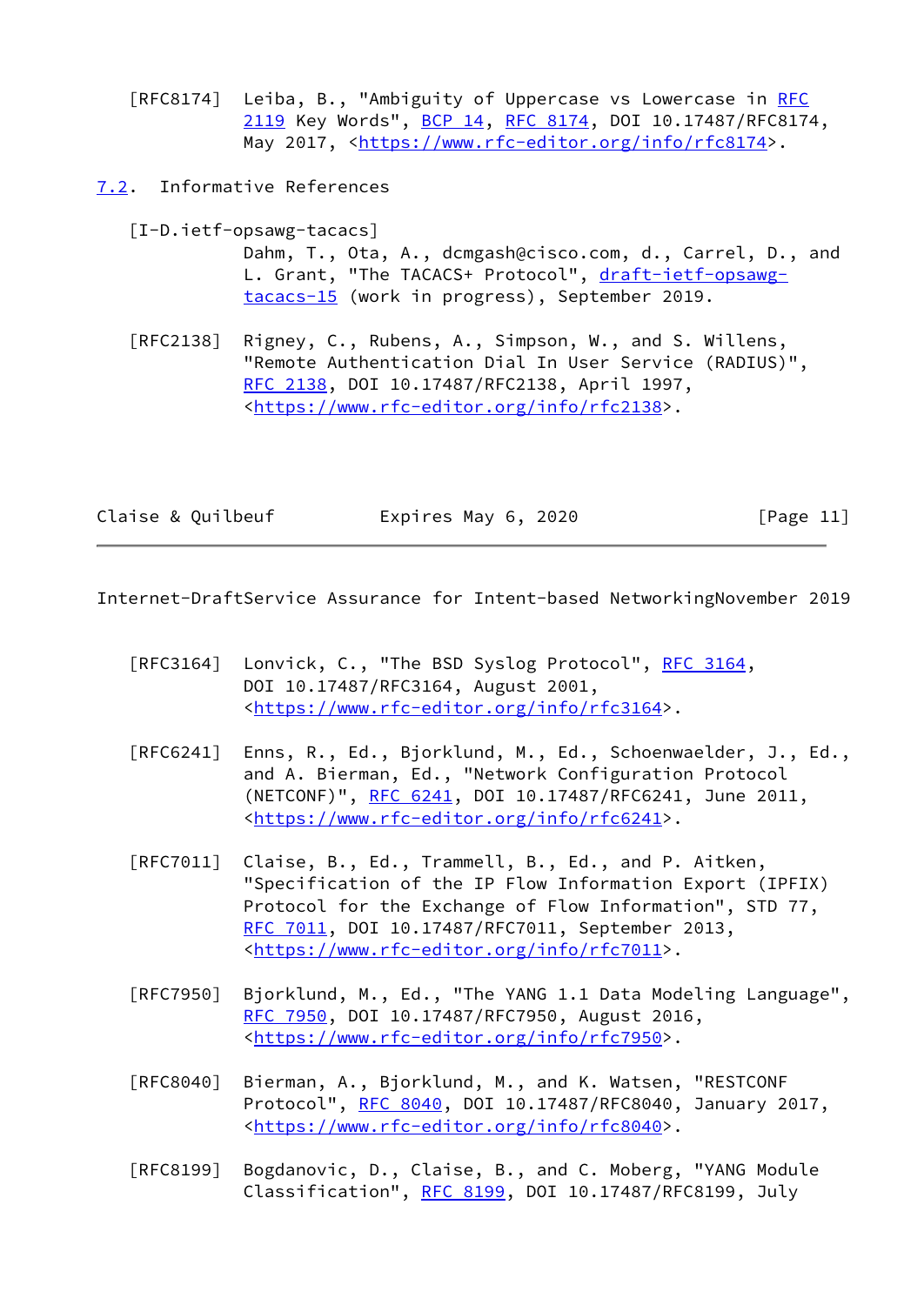2017, [<https://www.rfc-editor.org/info/rfc8199](https://www.rfc-editor.org/info/rfc8199)>.

 [RFC8641] Clemm, A. and E. Voit, "Subscription to YANG Notifications for Datastore Updates", [RFC 8641,](https://datatracker.ietf.org/doc/pdf/rfc8641) DOI 10.17487/RFC8641, September 2019, <[https://www.rfc-editor.org/info/rfc8641>](https://www.rfc-editor.org/info/rfc8641).

<span id="page-13-0"></span>[Appendix A.](#page-13-0) Changes between revisions

v00 - v01

o Placeholder for next version.

Acknowledgements

The authors would like to thank ...

Authors' Addresses

Claise & Quilbeuf **Expires May 6, 2020** [Page 12]

Internet-DraftService Assurance for Intent-based NetworkingNovember 2019

 Benoit Claise Cisco Systems, Inc. De Kleetlaan 6a b1 1831 Diegem Belgium Email: bclaise@cisco.com Jean Quilbeuf

 Cisco Systems, Inc. 1, rue Camille Desmoulins 92782 Issy Les Moulineaux France

Email: jquilbeu@cisco.com